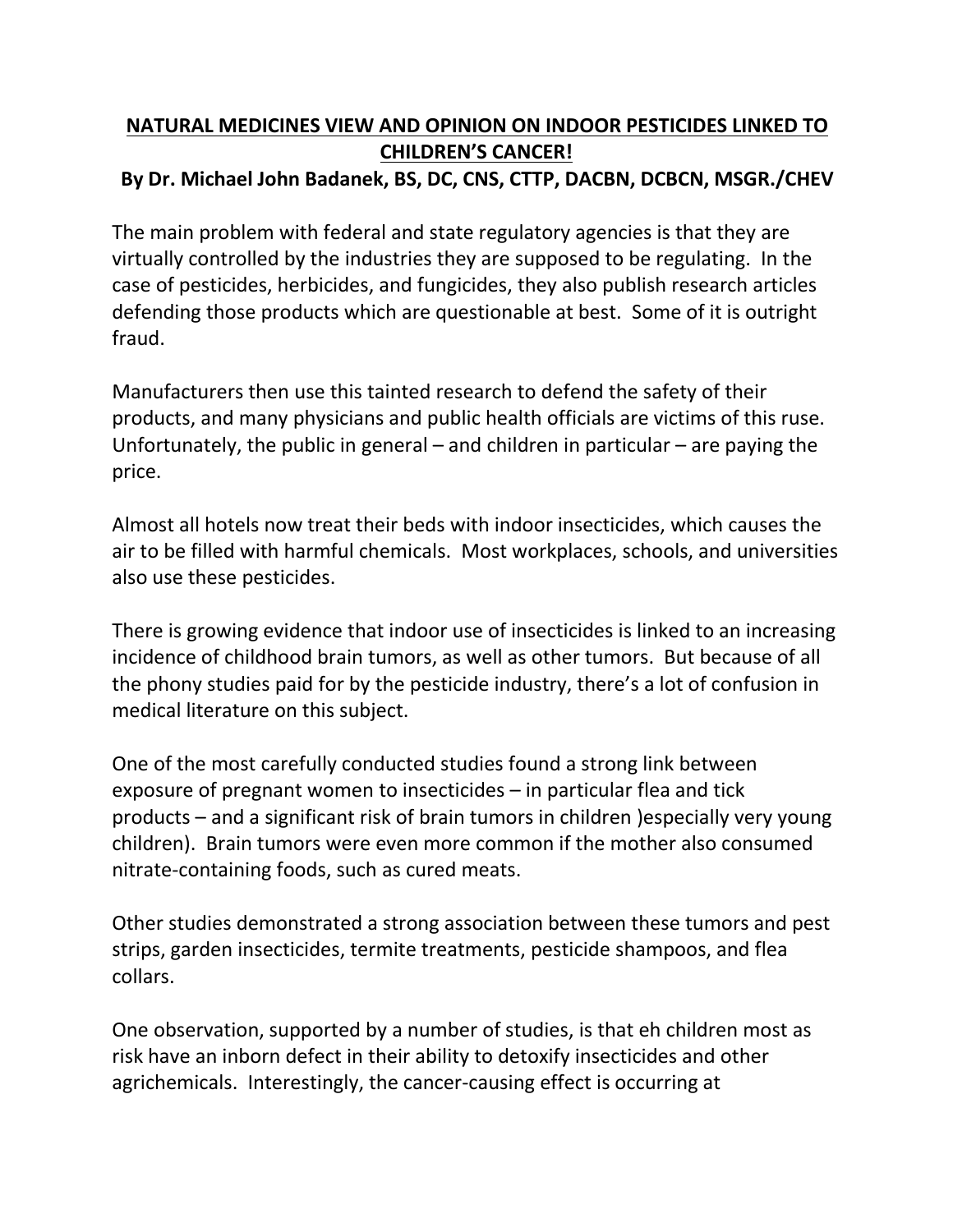concentrations well below that known to kill insects. That completely refutes the people who claim, "Why worry, you ain't no bug/"

These pesticide compounds are also known to cause neurodevelopmental defects that can lead to irreversible learning and behavioral difficulties. Many commercial pesticide products and insect repellents contain several poisonous compounds that have a synergistic effect.

Several also add a compound to enhance absorption through the skin, which makes them especially dangerous for children.

The insect repellent DEET not only impairs learning in children, it has been shown to enhance the cancer-causing ability of commonly used pesticides, Children with low levels of detoxification enzymes are also at greater risk of neuro developmental problems.

The greatest risk is to children exposed at less than 5 years old. The younger they are, the greater the risk. This is because the very young have low levels of the detoxification enzymes they need to protect themselves.

Two of the most widely used pesticides, considered (wrongly) to be safe, are the agents pyrethrin and pyrethroids. Pyrethrin is a plant extract from chrysanthemums. Pyrethroids, which are more commonly used, are synthetic cousins that are more toxic and hang around in the environment longer. The most common uses for these chemicals include pet sprays and shampoos and as a treatment for bedbugs and lice. Shampoos and powders, especially present major hazards to children.

Pyrethroids have been linked to childhood brain cancer and appears to be especially dangerous as it easily penetrates the blood-brain barrier. Being fat soluble, they tend to concentrate in the brain and persist for long periods. One of the most aggressive and deadly childhood brain tumors, called a primitive neuroectodermal tumor (PNET) has been linked to pesticide exposure. DEET enhances the skin penetration of pyrethroids thus making them even more dangerous.